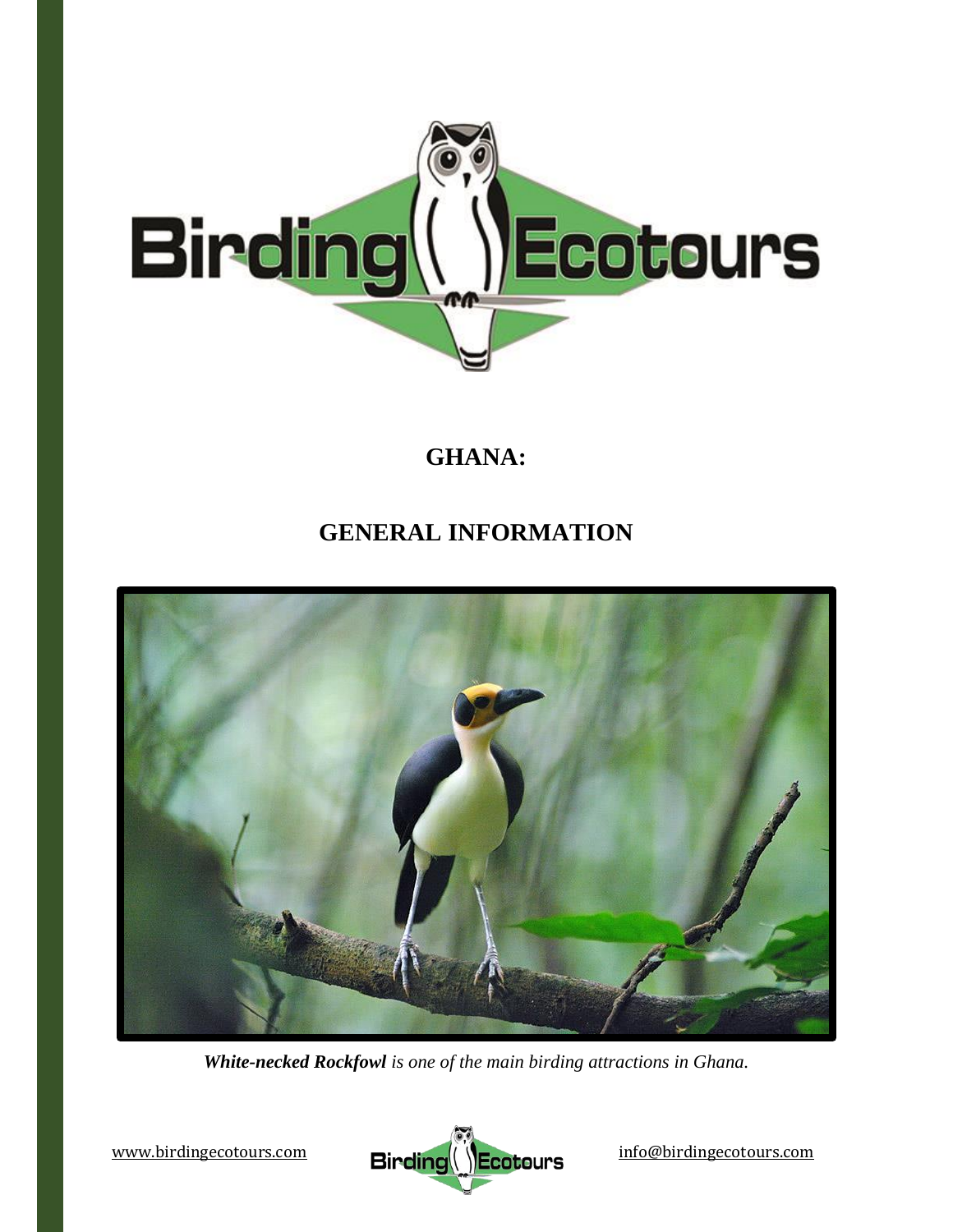## **PASSPORT AND VISA**

Your passport must be valid for a period of at least six months after the date of your arrival in Ghana. Please make sure that there is at least one full empty page available in your passport. Please make sure that you also bring a photocopy of your passport, to be kept in a different location from your passport, in case of loss. Most non-African countries require a visa which needs to be arranged in advance, while most African countries are either exempt or can obtain a visa on arrival. Please make sure you find out accordingly, and well in advance of your tour.

Birding Ecotours can assist in providing documentation to confirm your participation on the tour, in support of your visa application. The onus is on you, as a client, to secure your visa to travel here.

## **TRAVEL INSURANCE**

We require (see [Birding Tours Terms and Conditions -](https://www.birdingecotours.com/about-birding-ecotours/terms-conditions/) Birding Ecotours) that you purchase trip cancellation insurance in case you have to cancel due to illness just prior to the tour departure date, to protect yourself against accidents, medical, illness, loss of valuables, luggage etc. and travel interruptions or delays of all kinds. [Allianz Travel](http://www.allianztravelinsurance.com/) and [Generali Global Assistance](https://shop.generalitravelinsurance.com/csa-travel-protection) are two options to consider.

# **HEALTH/MALARIA**

Please carefully read the [Center for Disease Control \(CDC\) information for travelers to Ghana](https://wwwnc.cdc.gov/travel/destinations/traveler/none/ghana) (or your government's equivalent health travel advice for Ghana). Below we have mentioned a couple of specific items but first and foremost kindly be advised by the updated information at the above link.

Required immunizations for travel to Ghana: Yellow Fever vaccine.

It is recommended that you are up to date with all routine vaccines, such as polio and measlesmumps-rubella (MMR). Additionally, it is also recommended getting vaccines for Hepatitis A and B, meningitis, rabies and typhoid. Please keep in mind that if you have not had any of these, one should make sure that you have been inoculated at least six weeks prior to your trip to take full effect.

## **Malaria**

We strongly recommend anti-malaria drugs for travel to Ghana. [Note that as per the CDC,](https://wwwnc.cdc.gov/travel/yellowbook/2020/preparing-international-travelers/yellow-fever-vaccine-and-malaria-prophylaxis-information-by-country/)  [Chloroquine prophylaxes are not effective here.](https://wwwnc.cdc.gov/travel/yellowbook/2020/preparing-international-travelers/yellow-fever-vaccine-and-malaria-prophylaxis-information-by-country/) The following are recommended chemoprophylaxis: atovaquone-proguanil, doxycycline, mefloquine and tafenoquine. Please consult with your doctor.

Mosquito repellant, long trousers/jeans and long-sleeved shirts, particularly at night when malaria (*Anopheles*) mosquitos bite, are advised, in addition to the drugs.

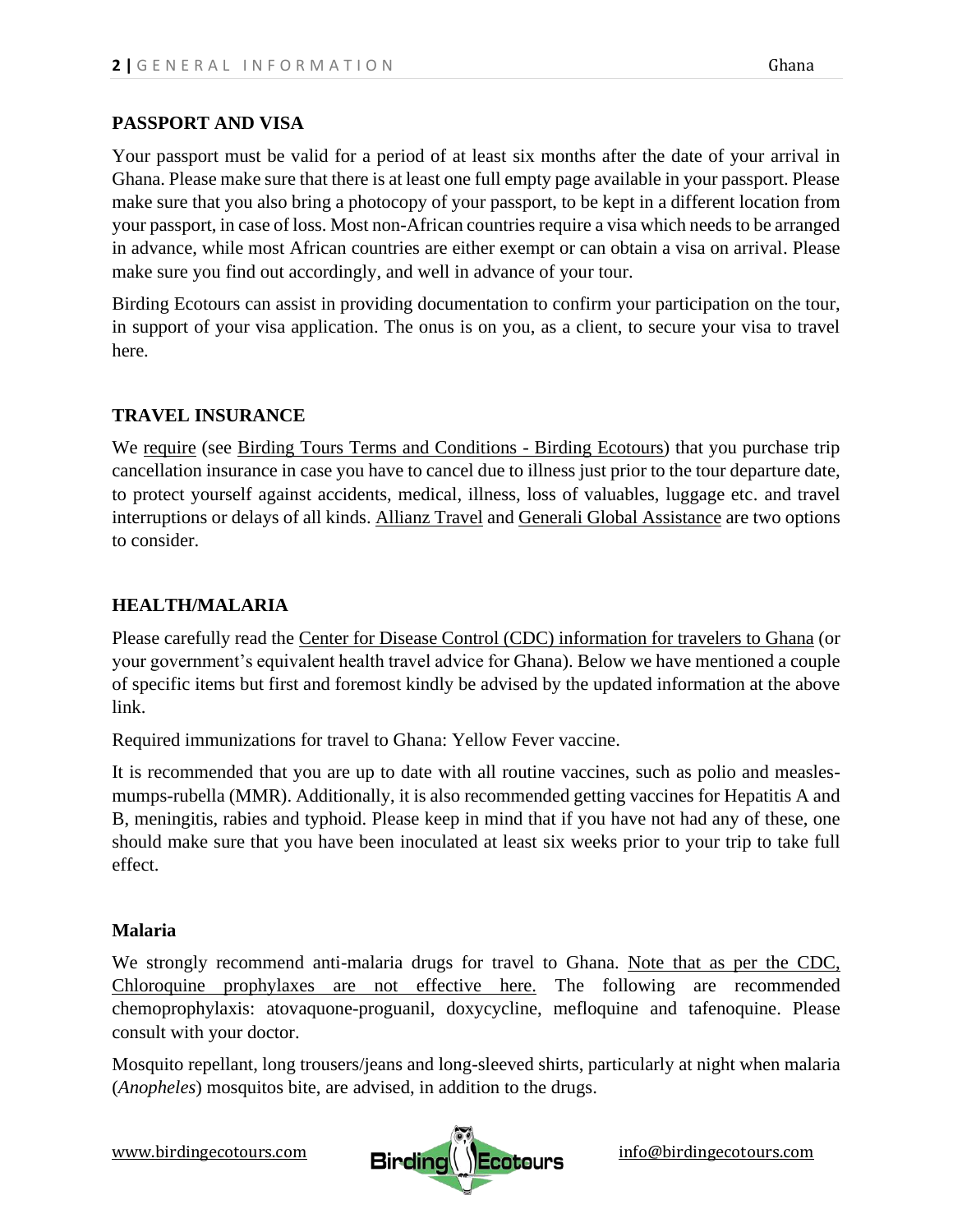### **MEDICAL CONDITIONS**

Please make sure that you are covered with medical insurance in case of an emergency while on these trips. Without insurance the cost of medical care can be extremely high.

Please notify us at the time of registering for the tour of any medical conditions you think we should know about (including allergies, heart conditions, epilepsy, etc.). This will greatly help us to cater to your needs.

## **WATER / FOOD**

We provide unlimited bottled water in the tour vehicles, and you are welcome to take water from the vehicle for evenings when not provided in the hotel rooms. More expensive bottled water at restaurants is excluded from the tour cost and is for your account, but (again) you can take water from our tour vehicle whenever you want.

Breakfasts and dinners will generally be enjoyed at our hotels and lodges, with lunches a mix of sit-down restaurant meals and packed lunches. Occasionally, packed breakfasts are required as well.

As always, please do inform us if you have any food allergies or other dietary requirements. Kindly note, that we cannot guarantee these can be accommodated throughout the tour. If you have special requirements/allergies, we kindly ask if you can bring along appropriate/replacement foods.

## **CURRENCY AND MONEY**

The Ghanaian cedi (GH $\mathbb O$ ) is the official currency, and it is suggested to ensure you have sufficient cash in local currency to cover expenses such as drinks, tips, and for other items of a personal nature (such as gifts). Credit cards are not widely accepted for payment.

You will be able to exchange or draw money at the airport upon our arrival, and when we pass through larger towns during the tours. Note that exchanging money is only easily possible at the airport on your arrival – it is very time consuming to do so during the tour. Visa and Mastercard are accepted for drawing cash from ATMs. Note: US and Canadian dollars, pound sterling and euros cannot be used for purchases.

#### **WEATHER**

Conditions will generally be warm and humid. As always, it is good practice to ensure you have some warmer clothes, as some folks may feel the need for a jersey/jacket in the evenings, and a raincoat. Although we visit during the dry season, unseasonal rain is not impossible.

## **ELECTRICITY**

The standard voltage is 240 V. If you intend to recharge video batteries etc. in your hotel room

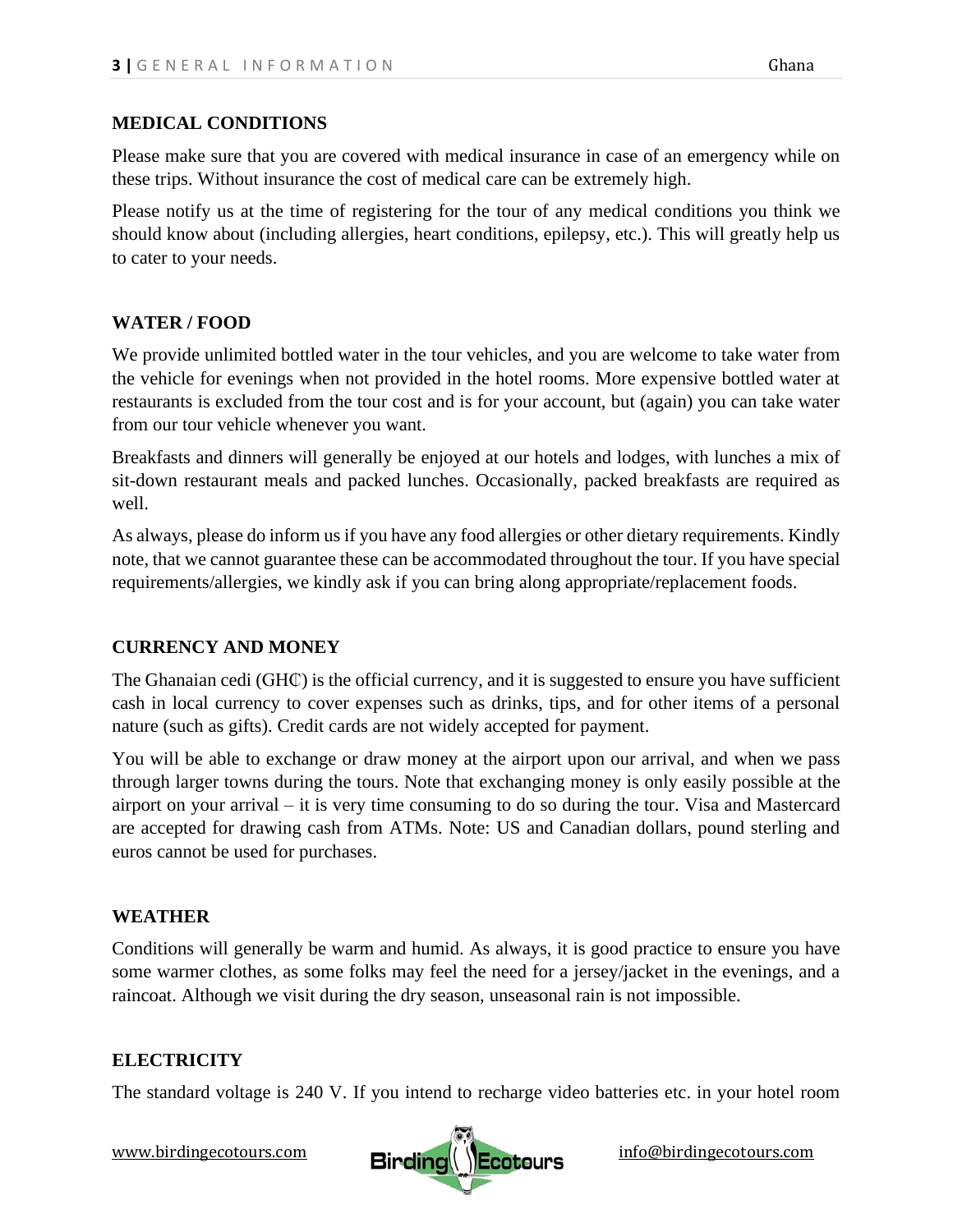you will need an international adapter. [Note that in Ghana, the power plug sockets generally make](https://www.power-plugs-sockets.com/ghana/)  [use of either Type D, or Type G](https://www.power-plugs-sockets.com/ghana/) (see link).

All of our hotels/lodges will have access to electricity throughout the day/night, and many have backup generators, in case of power failures or power outages. Remember, this is rural Africa, and sometimes the electricity does go out.

A good torch will also be useful if you fancy joining us for a night walk or drive. If you intend to do any trips, you'd be advised to bring at least one good torch, preferably with a strong beam. All the places we will stay at will have electrical outlets for chargers and laptops.

## **INTERNET/WIFI**

All of the hotels and lodges we stay at have access to Wi-Fi internet. Kindly note that in many places, this is not accessible from your rooms, but only the main reception area/dining area.

# **LENGTH OF DRIVES**

Kindly note that this tour takes place in a third-world country, and roads are often narrow, potholed and busy. Do not expect highways and quick travel between destinations. Unfortunately, this does mean we will spend quite a bit of time in the vehicles, travelling to and from birding sites, and transiting between destinations. Additionally, there are a few days with particularly long drives – especially as we transit to and from Mole National Park in the north of the country.

Air-conditioning is available in our tour vehicles.

**Some roads can be dusty so please consider bringing a scarf (or other measures) in case you're birding along an unpaved road and a car goes past putting up dust.** 

## **WALKING**

Note that there is a fair bit of walking needed on this tour. Many of our birding sites require birding from foot, as opposed to from vehicles, and will require us being on our feet for several hours at a time. Participants should be able to manage these conditions, and be comfortable on their feet.

Note that the Kakum Canopy Walkway towers high above the ground, and requires one to navigate stairs to get to the top.

## **PACE OF TOUR**

This is an intense tour, with long days required most of the time. We will generally start the days off early, before returning to our hotels/restaurants for a lunch-break, and resuming in the afternoons. Several nocturnal trips are also undertaken to search for various nightjars, owls and other exciting nocturnal creatures.

It is possible to opt out of some activities, should you not feel up for it, but this generally won't be possible on the days where we transit between places.